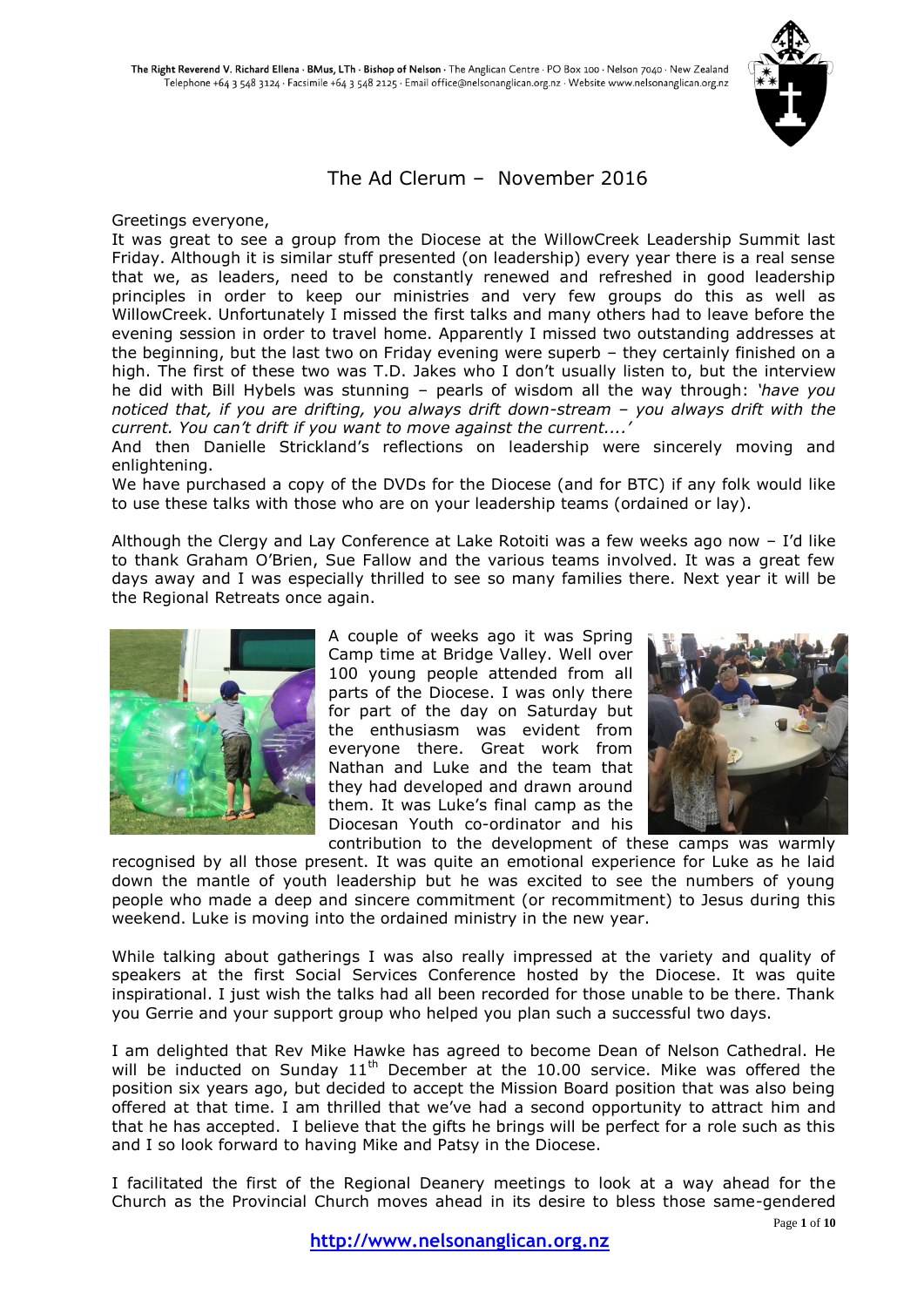couples who have entered into a civil marriage. It was a packed gathering in Marlborough and very engaged discussion.

General Synod put their decision to move ahead on hold for two years while the Church tries to determine what a structure might look like that enables two opposite viewpoints to remain in communion. To that end the Archbishops have appointed a small committee to consider this issue. Because it is more of an issue for the conservative wing of our Church I have been asked to be on that committee – representing, not only the views of this Diocese, but groups such as Latimer, Affirm etc. This work has to be done by early next year! Please pray.

In the rest of this Ad Clerum you will see references to special events coming up: a Civic Service to pray for the two new Councils in Tasman and Nelson; the ordination service in the Cathedral on Wednesday,  $30<sup>th</sup>$  Nov at 7pm. And tomorrow evening (Wednesday) I'm over in Golden Bay to install Philip Lyes as Vicar. Please pray for Philip and Lynda as they settle back into the Diocese. We also welcome back from sabbatical Dawn Daunauda and Marge and Robin Kingston – Marge came back very unwell so we keep her in our prayers. Civic service at Cathedral on the  $11<sup>th</sup>$  Nov and Mike Hawke's installation

on the 11<sup>th</sup> December.

Congratulations to Elaine Tyrrell who was recently invested with her QSM for services to health. Photo of Elaine receiving her medal from Governor-General, Dame Patsy Reddy.



Almost at Advent – again an opportunity for spiritual reflection as we head into Christmas. What does it mean that the God of Creation chose to become one of us? What does it say about God and what does it say about us?

Over the past few weeks I've had a couple of books on the go. Both of them seem to reflect on the ministry of Cuddeston College – the primary College for Anglican ministry formation in the Diocese of Oxford. The first was simply called 'Anglicanism – confidence, commitment and communion' and was written by Rev Dr Martin Percy, a member of staff at Cuddeston, Dean of Christ Church Oxford and Professor of Theological Education at Kings College London. It is a very well-written affirmation of the strengths of traditional Anglicanism and I have found it enlightening and affirming.

The second book is very different in tone and is titled 'That was the Church that was.' (subtitled 'How the Church of England lost the English people.') It is quite cynical, but has some very perceptive insights that I found very challenging:

Looking at the post-war Church the authors write: *'Faced with the challenge of maintaining a living relation between its traditions and the society of which it was part, it baulked. It had proved adept at transforming itself into a central part of post-war welfare society, but the post Thatcherite settlement threw it completely. Rather than engage with what was happening, it started to mutter threats against the society of which it had been part, and to turn inwards. Clericalism increased and internecine warfare between clerical tribes proved a destructive distraction. Rather than attempting to hold things together, leaders succumbed to the temptation of thinking that their brand of churchmanship held the solution, if only it could be imposed on the others.'*

An intriguing book that I had issues with all the way through – but I couldn't put it down. So if you want a sleepless night……

So, approaching Advent, we simply get on with the mission we've been called to and celebrate Jesus – Emmanuel – God with us.

God bless you all.

+Richard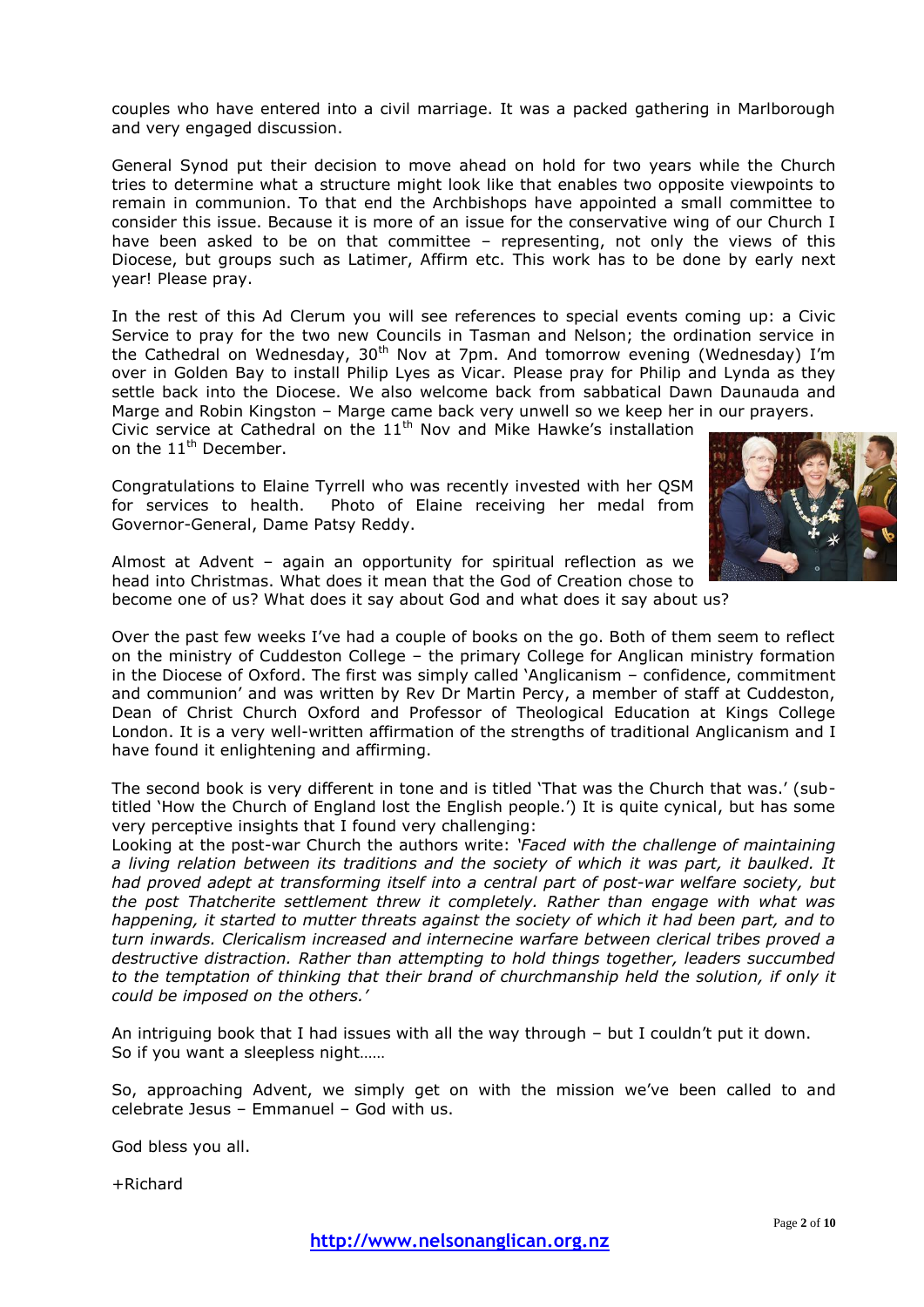The following for your information and parish newsletters

## **PRAYERS**

- For +Richard with meetings being held at Regional Deaneries and with his appointment as member of the Primates' Working Group
- For the recent appointment of Mike and Patsy Hawke, their move to Nelson and their ministry at the Cathedral.
- For those preparing for ordination: Susan Howarth and Victoria Askin to be ordained to the holy office of Priest, Luke Shaw to be ordained to the holy office of Deacon at Nelson Cathedral on 30<sup>th</sup> November.
- For Reefton following their burglary for a small community this will hit them hard

# **NOTICES**

(refer to 'Ministry Education' for details of training events coming up)

- o **Induction of Philip Lyes as Vicar of Golden Bay –** Wednesday 9th November at 7pm. Welcome to Philip and Lynda LYes
- o **Civic Service for Nelson and Tasman Councils** Friday 11th November at 6pm, Nelson Cathedral.
- o **Ordination Service** Wednesday, 30<sup>th</sup> November at 7pm, Nelson Cathedral.
- o **Installation of Mike Hawke as Dean of Nelson** Sunday, 11<sup>th</sup> December at 10am, Nelson Cathedral. Welcome to Mike and Patsy Hawke.

**Decade of Mission website:** The Decade of Mission website with resources, stories, information: <http://tekareongawai.org/#tekareongawai>

**New Book: 'George Augustus Selwyn – Bishop and Teacher'** is being published by the Reverend Denis Mellsop. The book covers Bishop Selwyn's foundation of St Johns Theological College, Auckland as well as the first 8 years of his time as the first bishop of New Zealand. The book will be available in a limited edition, if interested please reserve a copy by phoning Denis Mellsop 548 8023.

**St Arnaud Clergy and Lay Conference** – link for the seminars from this year's conference: <https://vimeo.com/user6168922>

**Open Home Foundation: Foster Parents needed** -OHF are looking for caring people who are willing to open up their hearts and homes to care for a child or young person. This could be for a weekend, a week, or sometimes longer. For more information please contact Jayn Baker, 03 545 9172. Email: [jayn.baker@ohf.org.nz](mailto:jayn.baker@ohf.org.nz) 

**Bishopdale Theological College** – Jump Start your Greek or Hebrew. Summer School at Bishopdale. 28 November – 9 December 2016. Half day tutorial and half day self-study.

Information on Certificate in Ministry (Internship) and Diploma in Christian Studies are attached with this email or contact the BTC office for more information: Enquiries to: office@bishopdale.ac.nz 03 548 8785

## **Anglican Missions Board**

In September we launched our Spring Appeal for 2016 supporting 3 projects:The Diocesan Boys Hostel in Pakistan;

NZCMS Mission Partners in the Middle East – one working to support refugees and two doing community work; and Nick and Tessa Laing, NZCMS Mission Partners working in Uganda in the area of medical support and community development. THANK YOU to all who have sent donations for these projects so far. Donations can still be

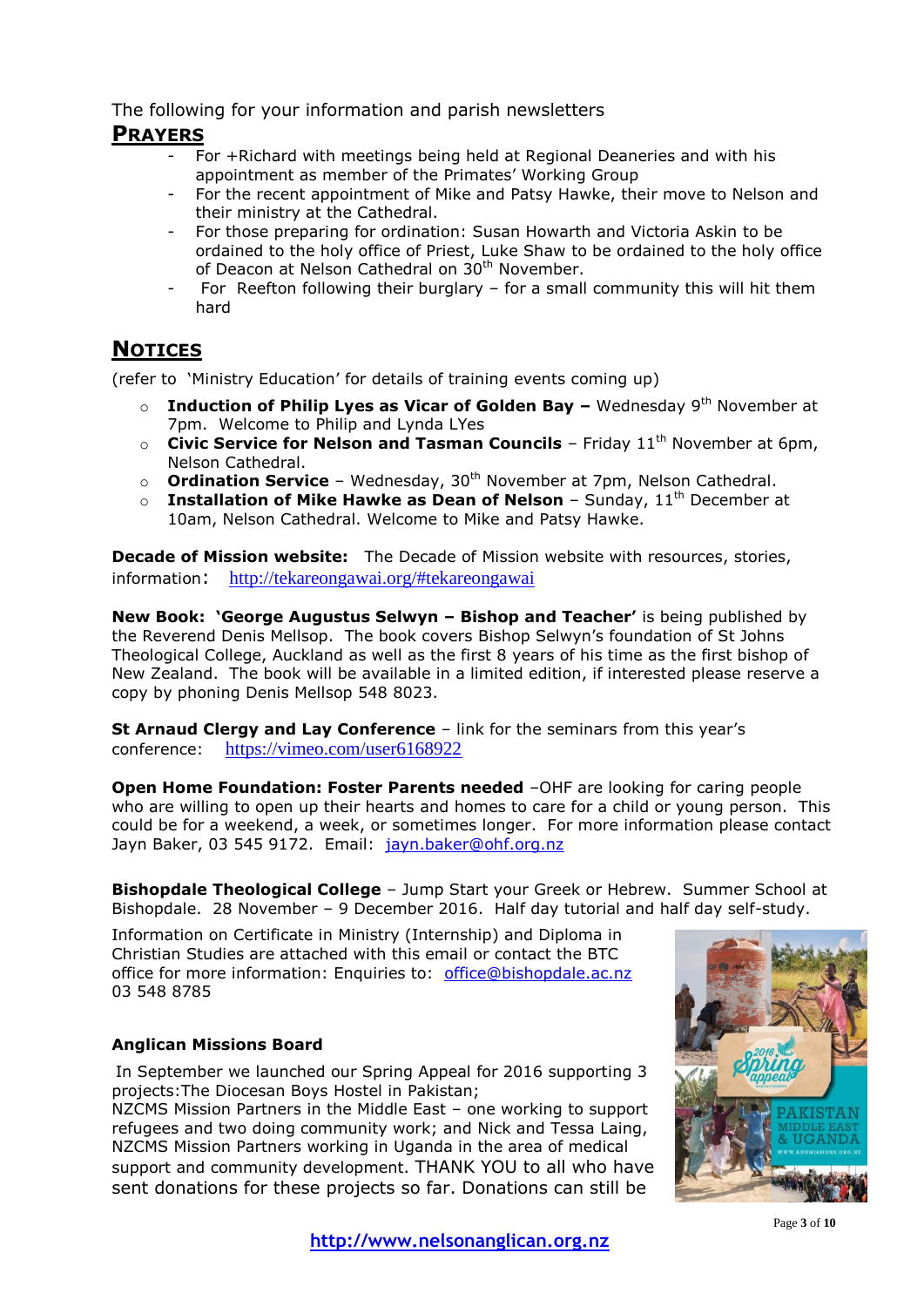made for this Appeal and a reminder to parishes to forward their contributions to Anglican Missions by December  $16<sup>th</sup>$  please. Many thanks. Any queries contact Linda at info@angmissions.org.nz or phone (04) 473 5172

## **MINISTRY EDUCATION**

**TRAINING EVENTS 2016**

#### **EQUIP MINISTRY EDUCATION**

 Planning will begin soon for 2017 dates. Now is a good time to think of those you want to get involved in training in 2017, or if BTC can taylor-make some training for your parish.

### **POST ORDINATION MINISTRY DEVELOPMENT (POMD):**

The new "Community of Practice" model for post-ordination professional development is now underway across the Diocese, and it has been great to see the engagement within the groups. Dates are indicated below:

|                       |  |    | Mawhera   Nelson   Waimea   Marlborough |  |
|-----------------------|--|----|-----------------------------------------|--|
| November <sub>l</sub> |  | 74 |                                         |  |
| December              |  |    |                                         |  |

In 2017 I will be planning 2 or 3 specific training days for those newly ordained as well as the Community of Practice meetings

### **Clinical Pastoral Education (CPE) 2017**

The dates for 2017 have now been finalized, so If you are considering CPE please put these in your diary NOW. If you want to do CPE (including for course credit towards Laidlaw Grad Dip or B Theol), please talk to Graham about the requirements.

CPE course dates for 2017 (Thursday and Friday) are:

Feb 8, 9, 10 - Begin Feb 23, 24 March 9, 10 March 23, 24 – Mid Course April 6,7 April 27,28 May 11,12 May 25, 26 June 8, 9 (Final Evaluations)

#### **CALEB LEADERSHIP COURSE**

The 2017 course is being held in Richmond July 25-Aug 4. For more details see [http://www.calebnz.org.nz](http://www.calebnz.org.nz/) or talk to me.

#### **MINISTRY INTERNSHIP SCHEME**

If you are interested in this for 2016/2017 now is a good time to begin a conversation with your vestry or myself and any possible intern. Please remember that an intern is a training position, so the intern needs to be working under someone with experience. We now have the exciting development of offering a 1yr fulltime diploma which majors on internship (20hrs per week) which would be ideal for any young person wanting to do a gap year programme or gain experience in Christian ministry (see attached PDF). Our two internship options are:

*a. Fulltime Diploma of Christian Studies (Internship).*

*b. Fulltime BTC (4 papers/semester) and 10hrs ministry per week.*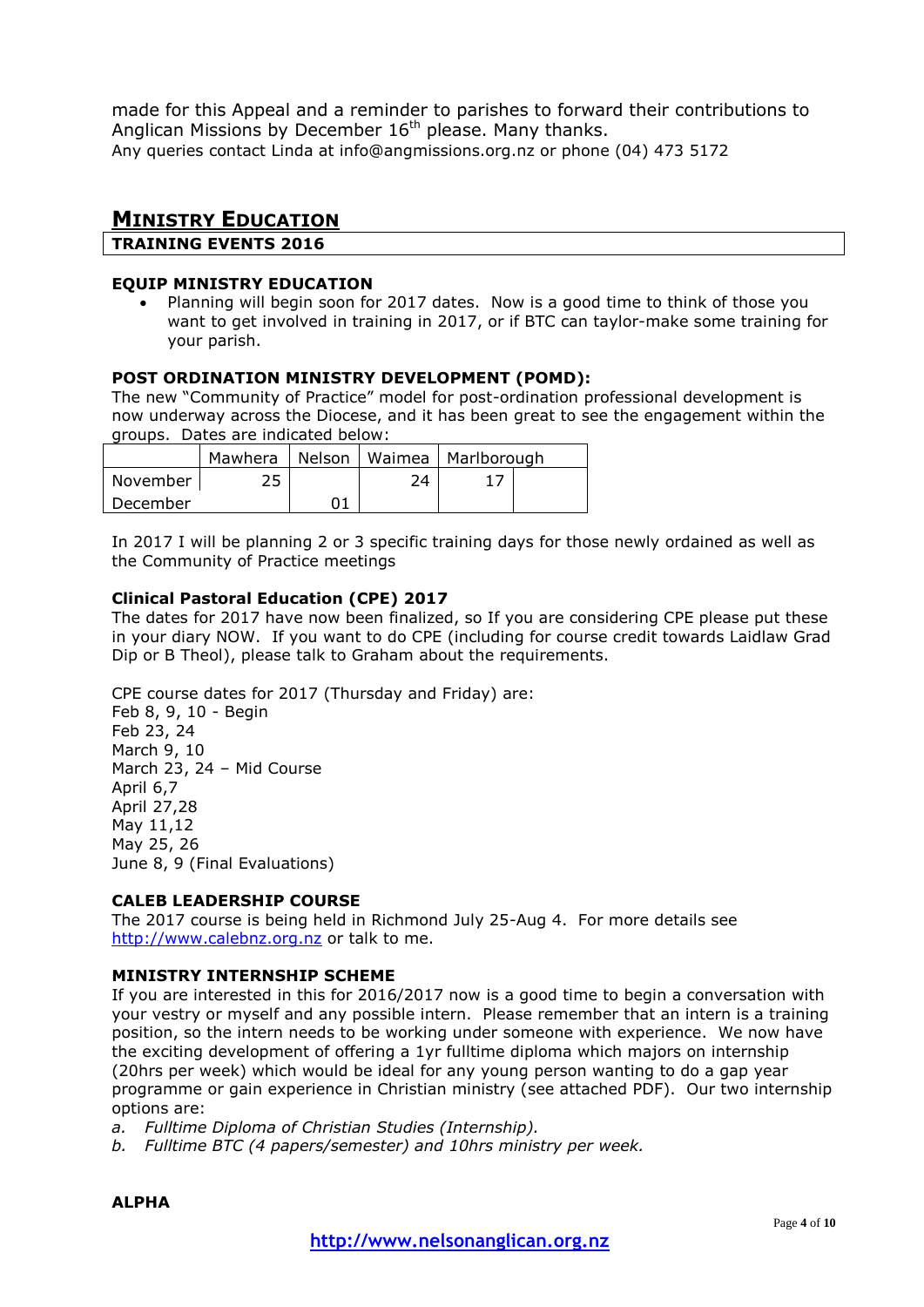I have made enquiries and the new ALPHA Course will be put on DVD in October. A copy of the DVD will be purchased for the Resource Library (Anglican Center).

#### **ALPHA PRAYER COURSE**

Journey through the Lord's Prayer with six short videos and a handy 'cheat sheet' for each session, all designed to fuel discussion and deepen the prayer life of your church. Download all material **free** from https://www.prayercourse.org/

#### **RECOMMENDED BOOKS**

- Deborah van Deusen Hunsinger, *Pray Without Ceasing: revitalising pastoral care*. Grand Rapids: Wm B Eerdmans, 2006. One of the best books on pastoral care you can read.
- Ewan Kelly. Meaningful Funerals: Meeting the theological and pastoral challenge in a postmodern era. London: Mowbray, 2008
- Steve Addison. Pioneering Movements: Leadership that multiplies disciples and Churches. Downers Grove: IVP, 2015.
- Chuck Collins. *Reformation Anglicanism: Biblical, Generous, Beautiful*. Newport Beach: Anglican House Publishers, 2014. A clear and easy-to-read description of Anglican DNA. A must read for clergy and anyone wanting to know what does being Anglican mean.

### **RESOURCES**

#### **NEW Resources now available.**

If you know of any good small group resources please let me know so we can update our supply.

**EQUIP** DVDs are also available at Holy Trinity, Greymouth and St Christopher's, Blenheim for loan.

#### **Please let your small group leaders know about these resources by passing this list on**.

| <b>NAME</b>                        | <b>TYPE</b>                | <b>LOCATION</b>            |  |
|------------------------------------|----------------------------|----------------------------|--|
| Freedom in Christ Discipleship     | DVD, leaders guide, course | Anglican Centre            |  |
| Course                             | book                       |                            |  |
| How I Changed my Mind About        | Book (Biologos and IVP)    | Anglican Centre and Bishop |  |
| Evolution: Evangelicals reflect on |                            | Sutton Library             |  |
| faith and science                  |                            |                            |  |
| Pioneering Movements, by Steve     | <b>Book</b>                | Anglican Centre and Bishop |  |
| Addison                            |                            | Sutton Library             |  |
| Meaningful Funerals, by Ewan Kelly | <b>Book</b>                | Anglican Centre and Bishop |  |
|                                    |                            | Sutton Library             |  |
| For All The Saints: Liturgical and | <b>Book</b>                | Anglican Centre and Bishop |  |
| Biographical versions              |                            | Sutton Library             |  |
| <b>Storytelling and</b>            | <b>DVD</b>                 | Anglican Centre and Bishop |  |
| <b>Communication Masterclass -</b> |                            | Sutton Library             |  |
| <b>Rob Harley</b>                  |                            | St Christopher's and Holy  |  |
|                                    |                            | <b>Trinity Greymouth</b>   |  |
| <b>Islam and Christianity -</b>    | <b>DVD</b>                 | Anglican Centre and Bishop |  |
| <b>Graeme Howarth</b>              |                            | Sutton Library             |  |
|                                    |                            | St Christopher's and Holy  |  |
|                                    |                            | <b>Trinity Greymouth</b>   |  |
| Life in the Tough Lane - Rob       | <b>DVD</b>                 | Anglican Centre and Bishop |  |
| <b>Harley</b>                      |                            | Sutton Library             |  |

#### **Online: via BTC/ Diocesan websites "Resources" sections.**

BTC has now established a platform to make video presentations available at [www.bishopdale.ac.nz/media](http://www.bishopdale.ac.nz/media) including the Rob Harley **Storytelling and Communication Master Class.**

#### **Free Online Resources**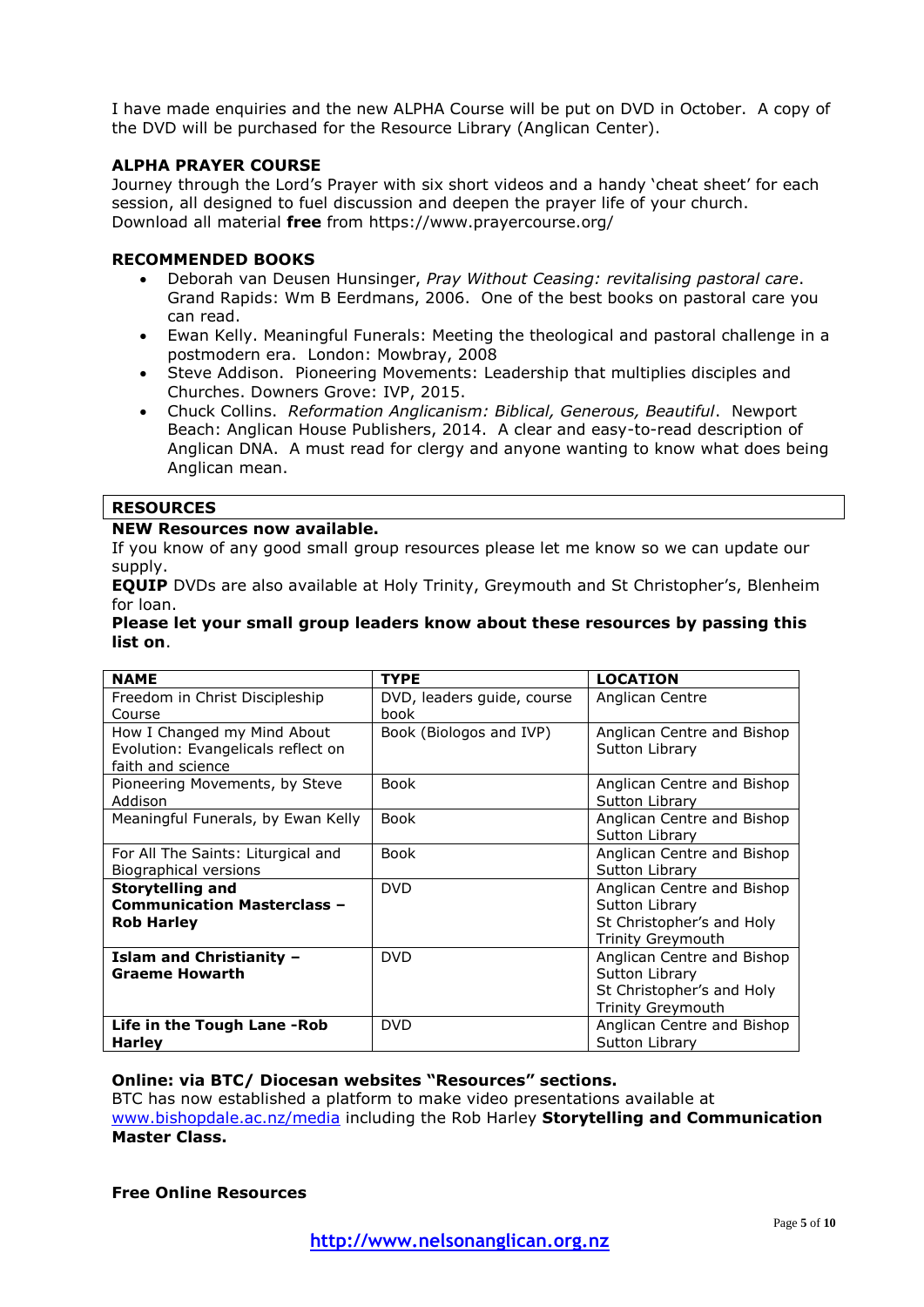Free Lectionary/Theme based resources and for all ages. <http://connectible.nz/> http://localsharedministry.com/

### **Questions on Theology and Science**

**BIOLOGOS** is an organization founded by Francis Collins, of dedicated evangelicals committed to the relationship between the Christian faith and science. They have a new site for "pastor resources" which has very good resources for many of the difficult questions people ask. Check it out http://biologos.org/news/september-2014/new-pastor-resourcecenter.

New Resource:<http://biologos.org/resources/the-big-story/>

**ISCAST** is an Australian organisation (with many NZers and expats) dedicated to exploring the interface between science and the Christian faith. Its membership consists of scientists, theologians and professionals with standing in their own fields and a commitment to the Christian faith. Their website has many good resources that tackle many questions about science and faith. See http://www.iscast.org.

### **InterChurch Bioethics Council**

The **InterChurch Bioethics Council** (ICBC) is composed of appointed representatives from Anglican, Methodist and Presbyterian Churches for the purpose of addressing crucial ethical issues in NZ relating to bioethics [http://www.interchurchbioethics.org.nz](http://www.interchurchbioethics.org.nz/) and Facebook. God Bless,

Graham

# **SOCIAL SERVICES**

Dear everyone – Did you know about the Anglican Care conference? What a wonderful range of speakers and workshops – a very positive response has been received from those who attended – even for part of the 2 days. The event was a one/off and focussed on encouragement and valuing, challenging and



resourcing those involved or interested in opportunities to serve in the community as well as providing a wonderful opportunity for networking. As with anything like this, it wasn't possible to cater for all contingencies but I'm very proud of what the small organising team was able to achieve. Watch out for a comprehensive article in the next edition of The Witness. Thank you to everyone who supported the conference by advertising and encouraging attendance and in any other way.

ACCT will spend some time towards the end of November looking at ways forward for social services in the future. I would love to hear from you if you have an idea to put forward to that meeting – be assured that every contribution is welcomed and respected.

As we look towards Advent and the Christmas season I pray for a renewed sensitivity towards sharing Christ's love with generosity and grace with all who may be searching at this time.

[socialservices@nelsonanglican.nz](mailto:socialservices@nelsonanglican.nz)

# **ENABLER FOR OLDER PERSONS MINISTRY**

Dear colleagues in ministry,

October began with a wonderful service to mark the United Nations International Day of the Older Person. Our preacher was Bishop Richard Randerson CNZM and his words were well received. To illustrate what I mean, below you will find two small extracts of Bishop Randerson's words. If you would like a copy of the whole sermon please email me on: [opm@nelsonanglican.nz](mailto:opm@nelsonanglican.nz)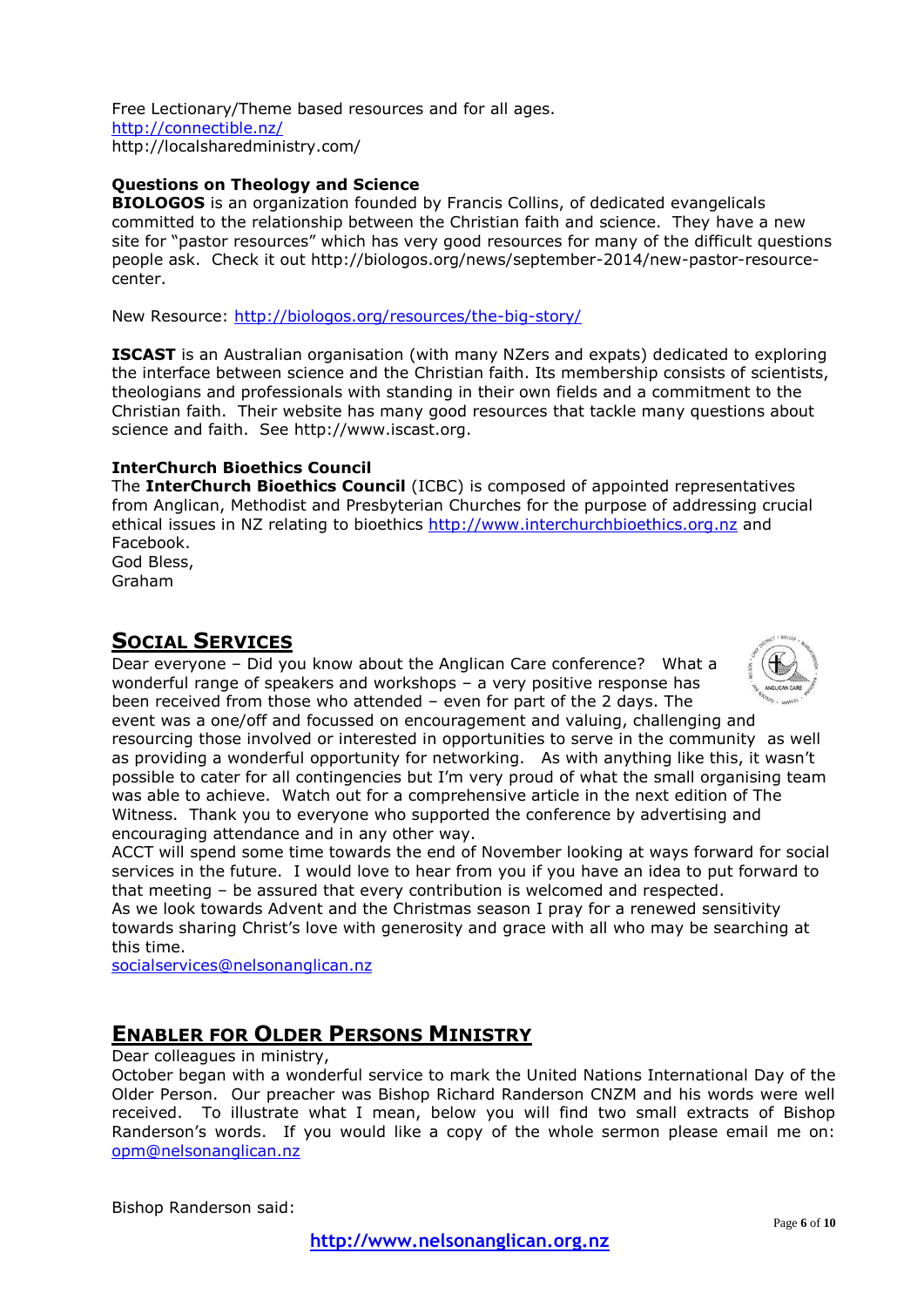'So how can we make positive responses [to all the challenges faced by older people today]? First to remember that all of us are made equal in the eyes of God, that every life is important, and that those who for one reason or another are not part of the comfortable mainstream deserve special attention.

Second, to recall that while we may feel OK with our lot, sooner or later age or illness or handicap will affect us or family members and friends. It would be surprising if anyone here today has not had direct personal experience of this.

Third, to watch how we talk to older people. Don't talk down to them. Don't chat superficially about the weather. Talk about their life, its high points and its low points, or about current events.'

And then later he added:

'… we read the story of Simeon and Anna in Luke's Gospel. Here are two ancient people whose lives were centred on God. It had been revealed to Simeon, a righteous and devout person on whom the Spirit rested, that he would not die before he saw the Lord's Messiah.

Coming to the Temple that day Simeon took the baby Jesus in his arms and said in those well known words: 'Lord now let your servant depart in peace, for my eyes have seen your salvation'.

And Anna, 84 years old and a widow most of her life, who worshipped in the temple night and day, likewise recognised the child as the one who was to come.

Here are two people for whom God lay at the centre of their lives. Their hearts were fixed on God and this faith sustained them in every part of their daily walk.

This is not just a hope for the elderly to find meaning and purpose in their latter years. It is also the hope that is necessary to sustain old and young alike in every phase of life, in times of joy as well as adversity. It is a salvation of wholeness, love, justice and well-being for every person, created and loved by God.'

Later in October at the Diocesan Social Services Conference in Stoke, three of our parish based older persons workers spoke at a workshop. Some of the initial feedback I got showed that people were 'blown away' with the extent of the ministries being offered and people were very excited by what they heard. It's true: we have a great (the greatest?) team of people ministering in our parishes for the blessing of older persons. Thank God for them all.

Finally, please excuse me if I brag! I was so proud to be with my wife Elaine when she received her Queen's Service Medal for services to health from the Governor-General, Dame Patsy Reddy on October  $20<sup>th</sup>$ . As the citation was read out we heard of Elaine's vision in establishing the Parish Nurse ministry at the Cathedral in 2003, a ministry which has spread around New Zealand and which was instrumental in establishing parish nursing in England too.

May God continue to give us a vision of how best we may serve people of all ages and in our case, how best we can serve older people, our taonga.

Best wishes, Charles Tyrrell QSO Enabler

## **YOUTH COORDINATOR**

**Hi everyone,** It's Movember season and a couple of weeks now after Spring Camp! What a weekend it was. So many highlights for me and great stories of God encountering with our youth - including Nelson bringing home the log for the first time in 7 years / the West Coast dominating the cup challenge again thanks to Tim Mora (who has reigned undefeated for 4 years now) / Mrs Whippy / worship with the Spring camp band / the media team videos / salvations / Rose and the spoken word maestro Jeremy Newton / workshops / ministry times / the Charge crew stepping it up / Pop a manu's! / plus more.

It was a special last camp for me so thanks for being there and making it what it was. What was your highlight... and who is going to win it all again next year? Book it in!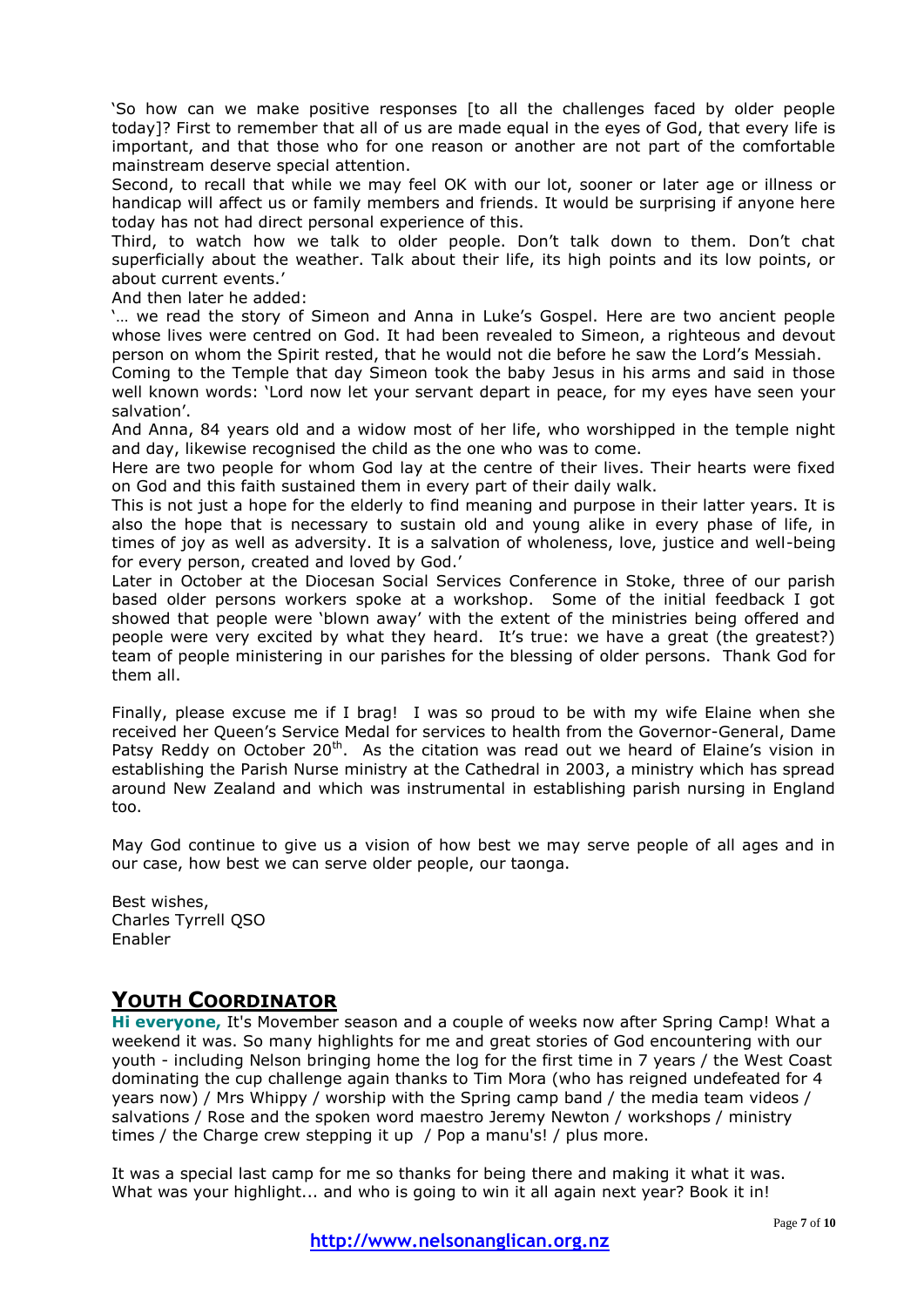### **Spring Camp 2017 - Labour weekend 20-23.10 - Bridge Valley - theme + details TBA**

All the best for the lead up to Christmas and wrapping up youth group for the year - may things come together, may you finish strong and may God keep moving in your midst as you serve him faithfully.

**ORDINATION SERVICE** Luke is being ordained on **Wednesday 30 November** at 7pm,

Nelson Cathedral - in case you'd like to come along and support him. He'll be one of the people wearing a robe...

**SAUCE DATES 02 DEC** (Charge and Sauce end of year)

**ORDER OF THE VINE –** Monday 28 November at 7pm St **Stephens** 





#### **CITY WORSHIP NIGHT SATURDAY 3 DECEMBER / NELSON CATHEDRAL / 7.30PM**

Happening in Nelson Cathedral for anyone keen to come along for an acoustic night of worshipping God and resting in His presence as we kick off summer. Open to all and any who have a heart for united worship. Brough to you by the Nelson Worship Collective team with a combined team of musos praising it up.

### **BTC GRADUATION – 9 December** 7.00pm at the Cathedral

LUKE SHAW: Youth Coordinator OFFICE +64 035483124 Mobile 0212772186 vouth@nelsonanglican.nz NATHAN HUGHES: Youth Assistant Mobile 021 1103 322 [youth.assist@nelsonanglican.nz](mailto:youth.assist@nelsonanglican.nz)

# **BISHOP SUTTON LIBRARY**

### **New Books in the Bishop Sutton Library**

#### **Keith R. Anderson – A spirituality of listening : living what we hear. Downers Grove, Ill. : IVP Books, c2016.**

Anderson hopes to "stir in us all a longing to listen for the voice of God in everything". In his teaching, Jesus offers up the "ordinary as a classroom of wonder". His teachings include a farmer sowing, a women sweeping, vines, bread and water. Jesus was attune to listening and throughout the gospels he punctuates his parables with "He who has ears to hear, let him hear". Learning to listen, opens us to the sacred possibilities of every day.

### **Tim Stead – Mindfulness and Christian spirituality : making space for God. London : SPCK, c2016.**

Tim Stead is an Anglican priest who runs mindfulness retreats. In his book, he invites us to explore how mindfulness, in the Christian tradition, can "nourish and renew faith" and offer us a way of opening up to God.

#### **Quote for the day**

"If the doors of perception were cleansed every thing would appear to man as it is, Infinite. For man has closed himself up, till he sees all things thro' narrow chinks of his cavern". – William Blake

### **New Books for Ministry Training**

o **J. Ellsworth Kalas. Preaching in an age of distraction. Downers Grove, Ill. : IVP Books, c2014**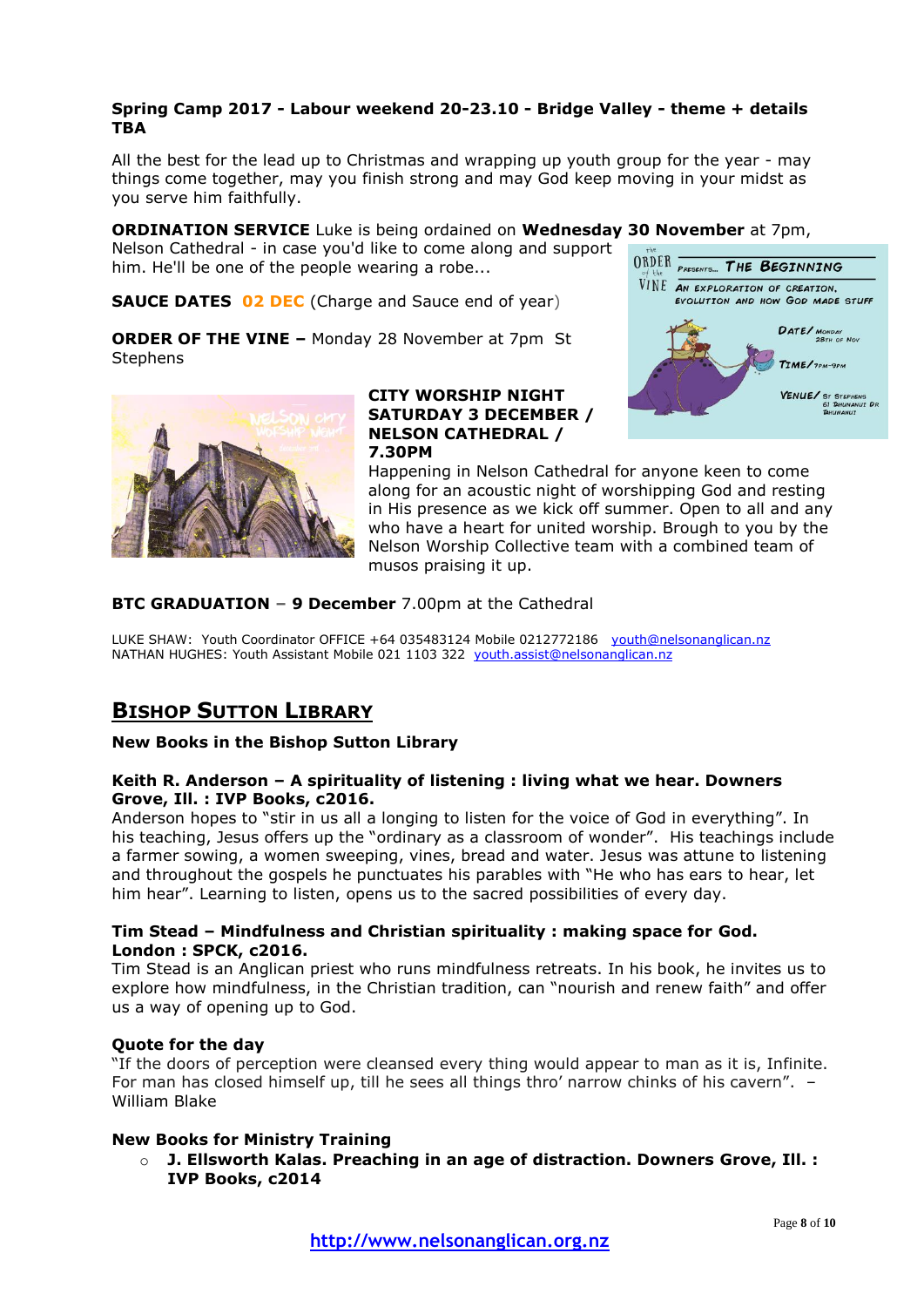#### o **Alyce M. McKenzie. Novel preaching : tips from top writers on crafting creative sermons. Louisville, Kentucky : WJK, c2010.**

Jennifer Patterson - Bishop Sutton Library Tel. (03) 548 8785 Ext 4 [library@bishopdale.ac.nz](mailto:library@bishopdale.ac.nz)

# **VACANCIES IN OUR DIOCESE**

#### **Youth Ministry in Marlborough - Two new positions beginning 2017**

1. A full time role incorporating Nativity Youth Co-ordinator (25 hours/wk) and 24-7 Youth Team Leader (15 hours/wk) for the local colleges. The successful applicant will be able to show relevant experience in youth work and have the ability to work in both church and school environments.

2. 24-7 Youth Worker (10hrs/wk). The successful applicant will be able to relate well to youth and have a desire to engage with young people and staff in a school environment. Applicant will already be connected to a Marlborough church or be willing to become involved with one.

#### **The applications close at 5pm on 25 November 2016.**

For information about either of these positions please contact [24-7youth@nativity.org.nz](mailto:24-7youth@nativity.org.nz) or Jonathan Wasley at Nativity Anglican Church (03 578-3909).

# **VACANCIES IN OTHER DIOCESES**

#### *Diocese of Waikato and Taranaki*

o Opportunity to lead innovative Regional Church Development **Regional Archdeacon- Interim Position**

The Northern Region of Taranaki is engaged in a period of collaborative development which currently involves six parishes (four Anglican, two Cooperating).

We are seeking the supportive and inventive leadership of a full-time Regional Archdeacon who will guide the region through the next two-year period of change, working with the Taranaki Bishopric Leadership Team as they continue to strategically develop a missional model of ministry.

This position is suitable for either an ordained or lay person with the right leadership skills to continue this exciting and challenging process.

For more information and/or an application pack please contact the Archbishop's Executive Assistant, Natalie Kennaugh at archbishopsea@taranakianglican.org.nz. Applications close at 4pm, on Thursday 1st Dec.

#### o **Vicar at St Aidan's, Claudelands & Community Priest, Anglican Action**

This will be a 50% appointment, with the appointee to be employed as a Community Priest (50%) by Anglican Action for the remainder of their time.

This is an exciting new model which will be for an initial two-year period, with a review after one year. The successful candidate will be a caring priest with a pastoral heart who is community-focused. Outreach to the local community will be a priority, building on the success of the Parish's Opportunity Shop. They will demonstrate a love for God's people and the ability both to encourage and challenge them and will have a strong commitment to team building and collaboration. The Anglican Action role will include ministry to men reintegrating into the community following release from prison and currently residing in accommodation provided by Anglican Action, who will have access to Parish facilities at designated times.

**Applications Close:** Friday 18th November 2016 at noon.

**Contact :** Jessica Perry, for an application pack, [bishopspa@waikatoanglican.org.nz](mailto:bishopspa@waikatoanglican.org.nz)